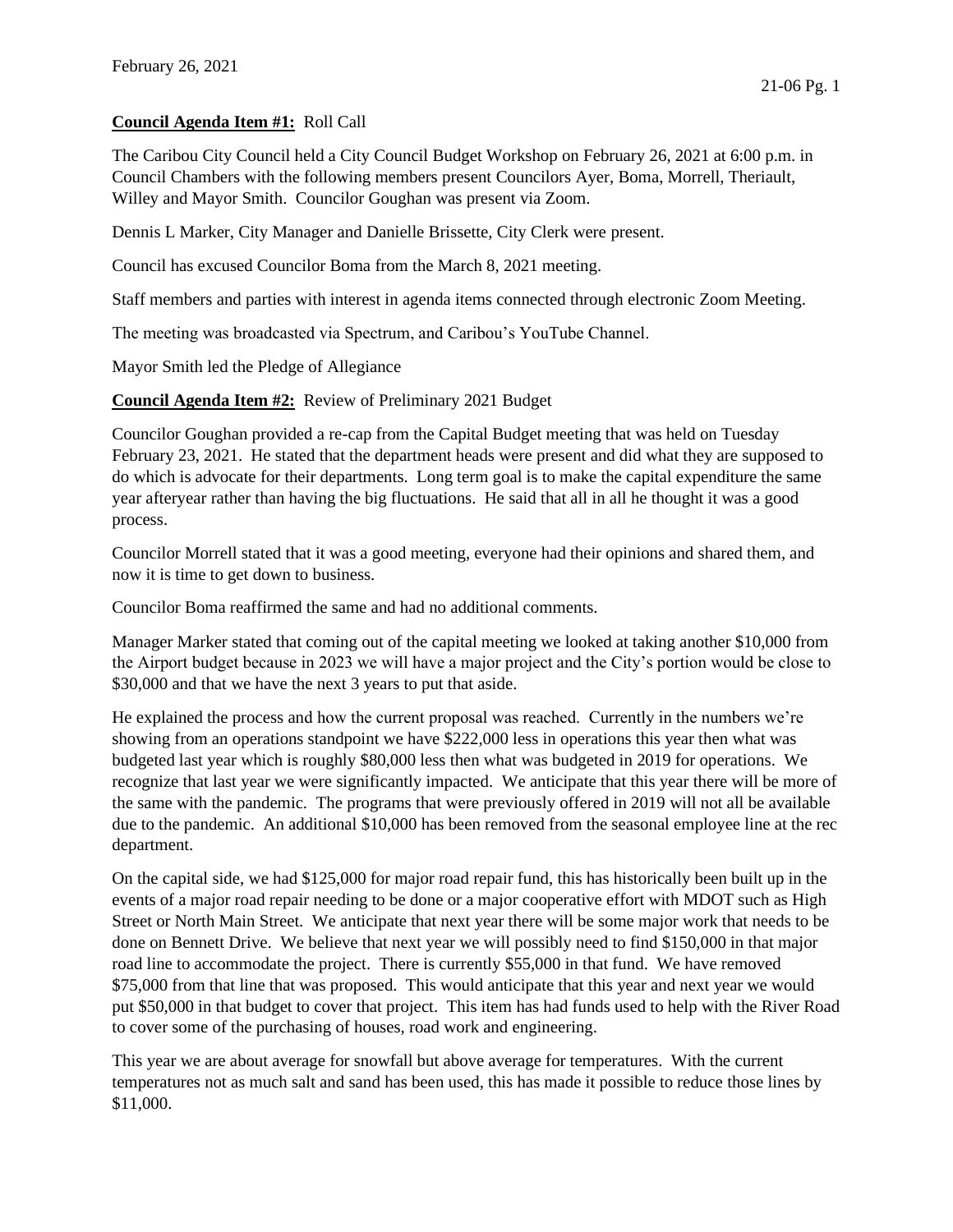There were 2 new positions listed in the budget, one was a grant writer, this person would be focused on getting the grants through administrating the grants and also help on personnel issues as far as doing wage studies and updating personnel policies and could work in administration. This would have been a new position and we have pulled that out. Another position was looking at a Public Works employee to assist with Fleet Management to make sure we know what is in the fleet, maintaining the equipment and monitoring what is being used. This would have enabled the current public works director to be more of a city-wide facility maintenance person. He would be the one to come in to check the boilers, monitor the buildings more and have one person dedicated to that service overall. This position being cut takes roughly \$42,000 and the grant writer position was roughly \$40,000.

Right now, the current proposed budget is \$222,000 less than the 2020 budget, and less then we had in the actual expenses from 2019.

Currently we know the cost of the County has gone up 5.95%. The goal with the school district is to maintain the budget where it is at. Up to this point it had been assumed that the school would have a 2% increase which would result in a 0.5 mil increase over all with all three budgets. If the school can maintain and not increase their budget, then the full 0.5 mil would not be needed this year.

Councilor Theriault would like to increase the Nylander budget so that they can get some repairs or even have a part time employee. Their original request was \$22,400 and they are down to \$19,000.

Manager Marker stated that he met with the Nylander board and they expressed concern that a department of the City is being run by volunteers. They stated that the volunteers need training to do activities such as inventory and documenting the items in the Nylander Museum.

Councilor Morrell asked if the Nylander could be moved into a different location such as the basement of the library. Manager Marker noted that the basement of the Library houses city archives and the Aroostook Geneological Society files.

Deputy Mayor Ayer would like to know how much they received at the museum for donations and what they are used for.

Manager Marker stated that according to the City's records, they are not getting donations as a museum. No monies collected has hit our accounts. One of the concerns is that with a city provided person, they could monitor the expenses and supplies. This would make it so that board members would not need to be out buying the items or trying to coordinate these things.

Councilor Willey stated that it would be a shame to eliminate the Nylander. She has not thought about rehousing and she doesn't see where else the exhibits could be housed. As a schoolteacher she was able to use the museum to assist with lessons and that they have wonderful programs to help with education.

Councilor Theriault stated that she does not think she could support making the museum go away. She would like to try to find money to get an employee. She stated that having an employee would help to catalog items in the museum and make a description to put items on display.

Councilor Boma stated that the museum needs the space right where it is.

Deputy Mayor Ayer stated that if anything were done with the building the items should stay here and go to the Nylander family where they came from. He does not support closing the Nylander, it is an educational tool to the children in the community.